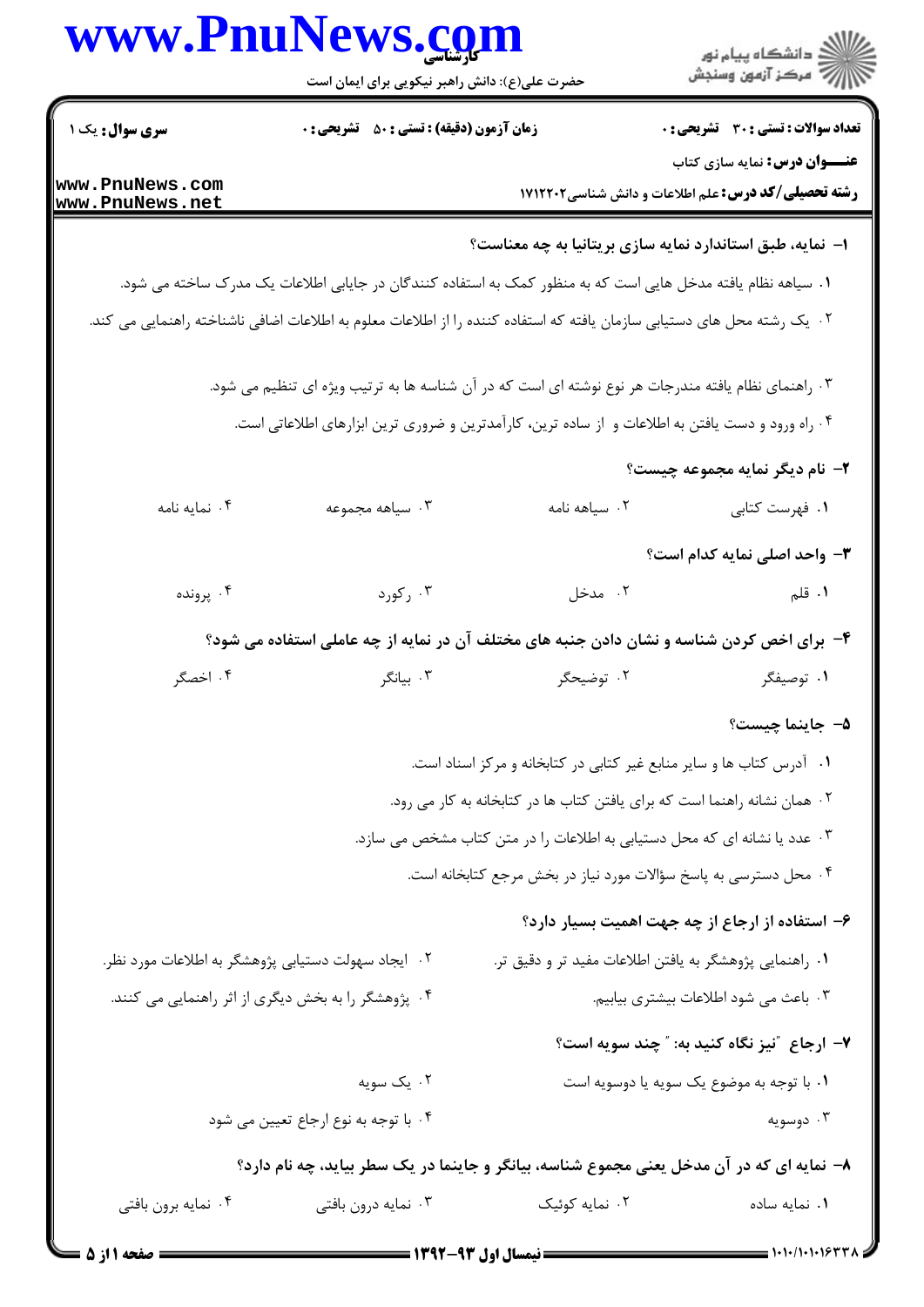|                                    | www.PnuNews.com<br>حضرت علی(ع): دانش راهبر نیکویی برای ایمان است |                                                                                                                      | ِ<br>∭ دانشڪاه پيام نور<br>∭ مرڪز آزمون وسنڊش                                                      |
|------------------------------------|------------------------------------------------------------------|----------------------------------------------------------------------------------------------------------------------|----------------------------------------------------------------------------------------------------|
| <b>سری سوال : ۱ یک</b>             | <b>زمان آزمون (دقیقه) : تستی : 50 ٪ تشریحی : 0</b>               |                                                                                                                      | <b>تعداد سوالات : تستی : 30 ٪ تشریحی : 0</b>                                                       |
| www.PnuNews.com<br>www.PnuNews.net |                                                                  |                                                                                                                      | <b>عنـــوان درس:</b> نمایه سازی کتاب<br><b>رشته تحصیلی/کد درس:</b> علم اطلاعات و دانش شناسی1۷۱۲۲۰۲ |
|                                    |                                                                  |                                                                                                                      | ۹- نام دیگر نمایه نام ها چیست؟                                                                     |
| ۰۴ فهرست اسامي آثار                | ۰۳ اعلام یا نامنامه                                              | ۰۲ سیاهه الفبایی نام ها                                                                                              | ٠١. اسامي جغرافيايي                                                                                |
|                                    |                                                                  | ∙ا– سیاهه الفبایی نام اماکن، مناطق، کشورها، شهرها و پدیده های جغرافیایی که در پایان کتاب آورده می شود، چه نام دارد؟  |                                                                                                    |
|                                    | ۲. اعلام                                                         |                                                                                                                      | ۰۱ نمایه نام های جغرافیایی                                                                         |
|                                    | ۰۴ سیاهه جغرافیایی                                               |                                                                                                                      | ۰۳ نمایه اماکن جغرافیایی                                                                           |
|                                    |                                                                  | 1۱– در نمایه درون بافتی نام بخش ها و اداره های وابسته، به عنوان بیانگر یا شناسه فرعی به چه ترتیب به دنبال شناسه اصلی | مرتب می شوند؟                                                                                      |
| ۰۴ تاریخی- موضوعی                  | ۰۳ توالی حضور در متن                                             | ٢. الفبايي- موضوعي.                                                                                                  | ۰۱ سنوی                                                                                            |
|                                    |                                                                  | ۱۲- مهم ترین عاملی که در انتخاب اسامی در نمایه سازی در نظر گرفته می شود کدام است؟                                    |                                                                                                    |
| ۰۲ نامی که شخص به آن شهرت دارد     |                                                                  | ٠١ نام واقعي شخص                                                                                                     |                                                                                                    |
|                                    | ۰۴ نامی که روی صفحه عنوان کتاب آمده است                          |                                                                                                                      | ۰۳ نام مستعار شخص                                                                                  |
|                                    |                                                                  | ۱۳- در مورد نام های ایرانی پس از ۱۳۰۴ خورشیدی معمولاً برای کار نمایه سازی چگونه عمل می شود؟                          |                                                                                                    |
|                                    | ۰۲ نام و نام خانوادگی به عنوان شناسه می آید                      |                                                                                                                      | ٠١ از اسم مستعار به عنوان مدخل استفاده می شود                                                      |
|                                    | ۰۴ ابتدا نام خانوادگی و به دنبال آن نام کوچک می آید              |                                                                                                                      | ۰۳ از اسم اشهر به عنوان مدخل استفاده می شود                                                        |
|                                    |                                                                  | ۱۴- در نمایه در مورد نام های اعراب معاصر از ۱۸۰۰ میلادی به بعد چگونه عمل می شود؟                                     |                                                                                                    |
|                                    |                                                                  |                                                                                                                      | ٠١. اولين عنصر به عنوان نام خانوادگي انتخاب مي شود.                                                |
|                                    |                                                                  | ۰۲ پس از تشخیص نام کوچک و نام خانوادگی زیر نام خانوادگی وارد می شوند.                                                |                                                                                                    |
|                                    |                                                                  |                                                                                                                      | ۰۳ به طور کلی این نام ها زیر آخرین عنصر وارد می شوند.                                              |
|                                    |                                                                  | ۰۴ ابتدا نام کوچک می آید و بدنبال آن علامت ویرگول و به دنبال آن نام خانوادگی می آید.                                 |                                                                                                    |
|                                    |                                                                  | ۱۵– در نمایه سازی در مورد نام پیامبران چگونه عمل می شود؟                                                             |                                                                                                    |
|                                    |                                                                  | ٠١ زير عبارت پيامبر اسلام يا پيامبر يهود و نظاير آن مي آيد.                                                          |                                                                                                    |
|                                    |                                                                  |                                                                                                                      | ٠٢ نام كوچك پيامبران شناسه قرارمي كيرد.                                                            |
|                                    |                                                                  |                                                                                                                      | ۰۳ نام کوچک همراه با نام پدر شناسه قرار می گیرد.                                                   |
|                                    |                                                                  |                                                                                                                      | ۰۴ نامی که به آن بیشتر به آن نامیده می شوند.                                                       |
|                                    |                                                                  |                                                                                                                      |                                                                                                    |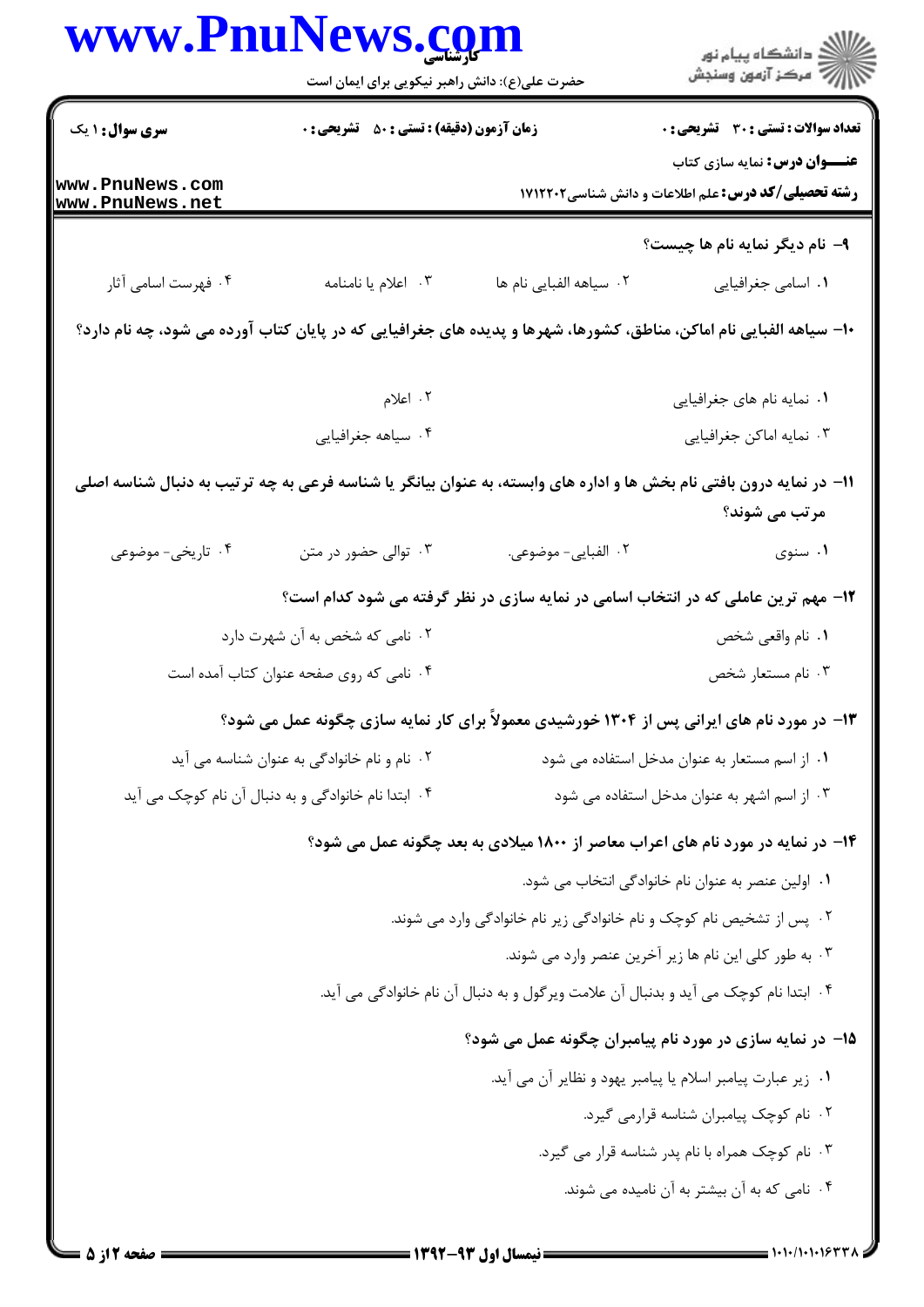## www.PnuNews.com

|                                    | حضرت علی(ع): دانش راهبر نیکویی برای ایمان است                                               | \\\\\\`` مرڪز آزمون وسنڊش                                                                          |
|------------------------------------|---------------------------------------------------------------------------------------------|----------------------------------------------------------------------------------------------------|
| <b>سری سوال :</b> ۱ یک             | زمان آزمون (دقیقه) : تستی : 50 ٪ تشریحی : 0                                                 | <b>تعداد سوالات : تستي : 30 ٪ تشريحي : 0</b>                                                       |
| www.PnuNews.com<br>www.PnuNews.net |                                                                                             | <b>عنـــوان درس:</b> نمایه سازی کتاب<br><b>رشته تحصیلی/کد درس:</b> علم اطلاعات و دانش شناسی1۷۱۲۲۰۲ |
|                                    |                                                                                             | ۱۶– منظور از وحدت در انتخاب شناسه های موضوعی چیست؟                                                 |
|                                    | ١. جمع كردن همه شناسه هاى هم موضوع با يك شناسه موضوعى واحد.                                 |                                                                                                    |
|                                    |                                                                                             | ٠٢ وحدت رويه در نمايه سازى بايد رعايت شود.                                                         |
|                                    |                                                                                             | ۰۳ موضوع های مختلف باید با یک نظم الفبایی منظم شوند.                                               |
|                                    |                                                                                             | ۰۴ نظام الفبایی- موضوعی در نمایه سازی باید رعایت شود.                                              |
|                                    | ۱۷- هرگاه اصطلاح مرکبی پس از تجزیه برای مدخل شدن معنای اصلی خود را از دست بدهد چه باید کرد؟ |                                                                                                    |
|                                    |                                                                                             | ٠١. چاره ای نیست باید قسمت های مختلف مدخل قرار گیرند.                                              |
|                                    |                                                                                             | ۰۲ ارجاعات لازم پیش بینی شود.                                                                      |
|                                    |                                                                                             | ۰۳ از این کار پرهیز شود.                                                                           |
|                                    |                                                                                             | ۰۴ از جزء های بعدی به جزء اول ارجاع دهید.                                                          |
|                                    |                                                                                             | <b>۱۸</b> - نحوه تنظیم اعداد در نمایه ها چگونه است؟                                                |
|                                    | ۰۱ قاعده کلی این است که اعداد در پایان نمایه بیایند به ترتیب صعودی منظم شوند.               |                                                                                                    |
|                                    | ۰۲ قاعده کلی این است که اعداد در اول نمایه به ترتیب ارزش عددی بیایند.                       |                                                                                                    |
|                                    | ۰۳ قاعده کلی این است که اعداد را در نمایه منظور نکنیم و نمایه جداگانه ای برایشان بسازیم.    |                                                                                                    |
|                                    | ۰۴ قاعده کلی بر اینست که همانطور که خوانده می شوند نوشته و الفبایی شوند.                    |                                                                                                    |
|                                    | ۱۹- در انتخاب موضوع برای سرعنوان موضوعی در مورد مترادف ها چگونه عمل می شود؟                 |                                                                                                    |
|                                    |                                                                                             | ٠١. واژه ای که در اثر آمده ارجح تر است.                                                            |
|                                    |                                                                                             | ۰۲ رايج ترين واژه از بين مترادف ها انتخاب مي شود.                                                  |
|                                    | ۰۳ تمامی واژه های مترادف انتخاب می شوند و ارجاعات لازم پیش بینی می شود.                     |                                                                                                    |
|                                    |                                                                                             | ۰۴ رعایت وحدت و یکدستی در انتخاب مترادف ها لازم است.                                               |
|                                    | +۲- سازمان بین المللی استاندارد نمایه سازی را این گونه تعریف می کند.                        |                                                                                                    |
|                                    |                                                                                             | ۰۱ عمل توصیف یا شناسایی محتوای موضوعی یک مدرک.                                                     |
|                                    |                                                                                             | ۰۲ استخراج کلید واژه های یک مدرک و تنظیم آنها.                                                     |
|                                    |                                                                                             | ۰۳ فرایند توصیف محتوای یک مدرک در قالب واژه ها.                                                    |
|                                    |                                                                                             | ۰۴ فرایند تنظیم واژه های تشکیل دهنده یک مدرک و تنظیم آنها.                                         |

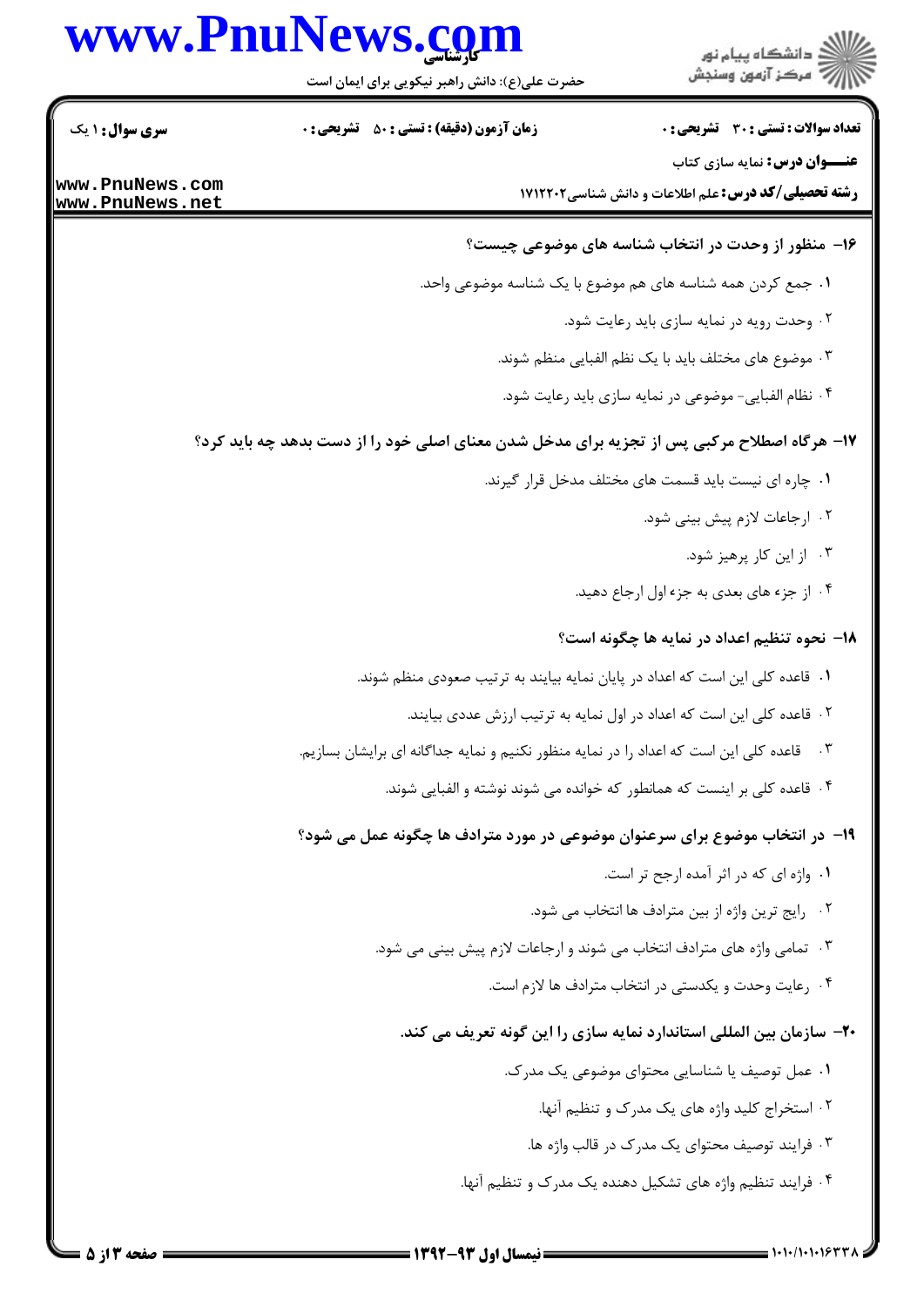|                                                                | www.PnuNews.com<br>حضرت علی(ع): دانش راهبر نیکویی برای ایمان است | ڪ دانشڪاه پيام نور<br>//> مرڪز آزمون وسنڊش                                                                                              |
|----------------------------------------------------------------|------------------------------------------------------------------|-----------------------------------------------------------------------------------------------------------------------------------------|
| <b>سری سوال : ۱ یک</b>                                         | زمان آزمون (دقیقه) : تستی : ۵۰٪ تشریحی : ۰                       | <b>تعداد سوالات : تستی : 30 ٪ تشریحی : 0</b>                                                                                            |
| www.PnuNews.com<br>www.PnuNews.net                             |                                                                  | <b>عنـــوان درس:</b> نمایه سازی کتاب<br><b>رشته تحصیلی/کد درس:</b> علم اطلاعات و دانش شناسی ۱۷۱۲۲۰۲                                     |
|                                                                |                                                                  | <b>۲۱</b> - تنظیم الفبایی برگه های نمایه از آغاز شروع نمایه سازی چه اهمیتی دارد؟                                                        |
|                                                                |                                                                  | ١. با این کار می توان در وقت صرفه جویی کرد و نمایه را سریع آماده کرد.                                                                   |
| ۰۲ باعث می شود در پایان استخراج کلید واژه ها نمایه آماده باشد. |                                                                  |                                                                                                                                         |
|                                                                | ۰۳ از تکرار و دوباره کاری در نوشتن موضوع ها جلوگیری می کند.      |                                                                                                                                         |
|                                                                |                                                                  | ۰۴ باعث کاهش هزینه ها می شود و در وقت نیز صرفه جویی می شود.                                                                             |
|                                                                |                                                                  | ۲۲- نظم تاریخی در نمایه سازی بیشتر زیر چه اقلامی استفاده می شود؟                                                                        |
|                                                                | ۰۲ زیر نام اشخاص معروف.                                          | ۰۱ زیر نام کشورها و شهرها.                                                                                                              |
|                                                                | ۰۴ زیر نام تمامی اشخاص.                                          | ۰۳ زیر نام کتابها و مقالات.                                                                                                             |
|                                                                |                                                                  | ۲۳–در الفبایی کردن، همزه در آخر واژه هایی که به الف ختم می شوند، هر گاه حالت اضافه داشته باشد از نظر ترتیب الفبا، چه<br>به حساب می آید؟ |
|                                                                | ۰۲ به حساب نمی آید.                                              | ۰۱ "ی" حساب می شود.                                                                                                                     |
|                                                                | ۰۴ بايد به صورت همزه بنويسيم و الف به حساب آوريم.                | ۰۳ الف به حساب می آید.                                                                                                                  |
|                                                                |                                                                  | ۲۴- نمایه های واژه ای که اصطلاح های نمایه ای یا کلید واژه های آن ها از عناوین مقالات استخراج می شوند، چه نام دارند؟                     |
|                                                                | ۰۲ همارا و پيش همارا.                                            | ۰۱ نمایه کامپیوتری و دستی.                                                                                                              |
|                                                                | ۰۴ نمایه همارا و کوئیک.                                          | ۰۳ کوئیک و کووک.                                                                                                                        |
|                                                                |                                                                  | ۲۵- کدام واژه پرداز امکان نمایه سازی و تهیه یک نمایه ساده یا برون بافتی را فراهم می نماید؟                                              |
|                                                                | Word perfect .Y                                                  | Zarnegar .                                                                                                                              |
|                                                                | Page processor . f                                               | Microsoft Word . ٣                                                                                                                      |
|                                                                |                                                                  | ۲۶- آیا نمایه سازهای ماشینی جایگزین اشخاص نمایه ساز شده اند؟                                                                            |
|                                                                |                                                                  | ٠١ نه، فقط فرآيند نمايه سازي را آسان تر مي كنند.                                                                                        |
|                                                                |                                                                  | ۰۲ بله، این نرم افزارها به سرعت بسیار کار نمایه سازی را انجام می دهند.                                                                  |
|                                                                |                                                                  | ۰۳ نه، ولی دیگر چندان نیازی به اشخاص نمایه ساز حس نمی شود.                                                                              |
|                                                                |                                                                  | ۰۴ بله، وقتی متنی به این نرم افزارها داده شود کار نمایه سازی به طور خودکار انجام می گیرد.                                               |